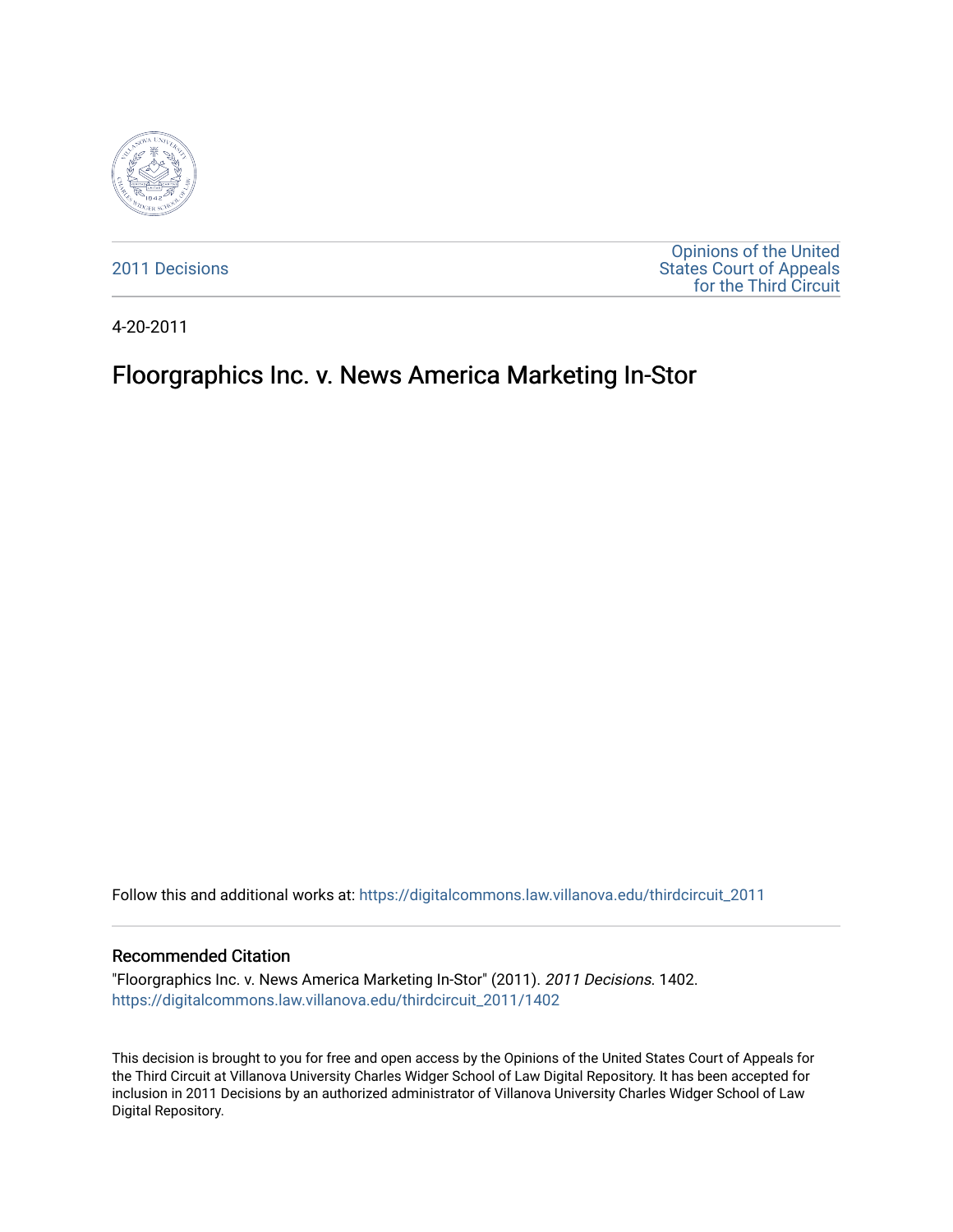### **NOT PRECEDENTIAL**

### UNITED STATES COURT OF APPEALS FOR THE THIRD CIRCUIT

\_\_\_\_\_\_\_\_\_\_\_\_\_

No. 10-2721 \_\_\_\_\_\_\_\_\_\_\_\_\_

## FLOORGRAPHICS INC., Appellant

v.

NEWS AMERICA MARKETING IN-STORE SERVICES, INC; NEWS AMERICA MARKETING IN-STORE INC.

\_\_\_\_\_\_\_\_\_\_\_\_\_

On Appeal from the United States District Court for the District of New Jersey District Court No. 3-04-cv-03500 Senior District Judge: The Honorable Anne E. Thompson

Argued March 24, 2011

Before: FUENTES, SMITH, and GREENBERG, *Circuit Judges*

(Opinion Filed: April 20, 2011 )

Thomas S. Biemer, Esq. (argued) Laura E. Vendzules, Esq. Dilworth Paxson 1500 Market Street Suite 3500E Philadelphia, PA 19102

William Isaacson, Esq. Boies, Schiller & Flexner 5301 Wisconsin Avenue Suite 800 Washington, DC 20015 *Counsel for Appellant*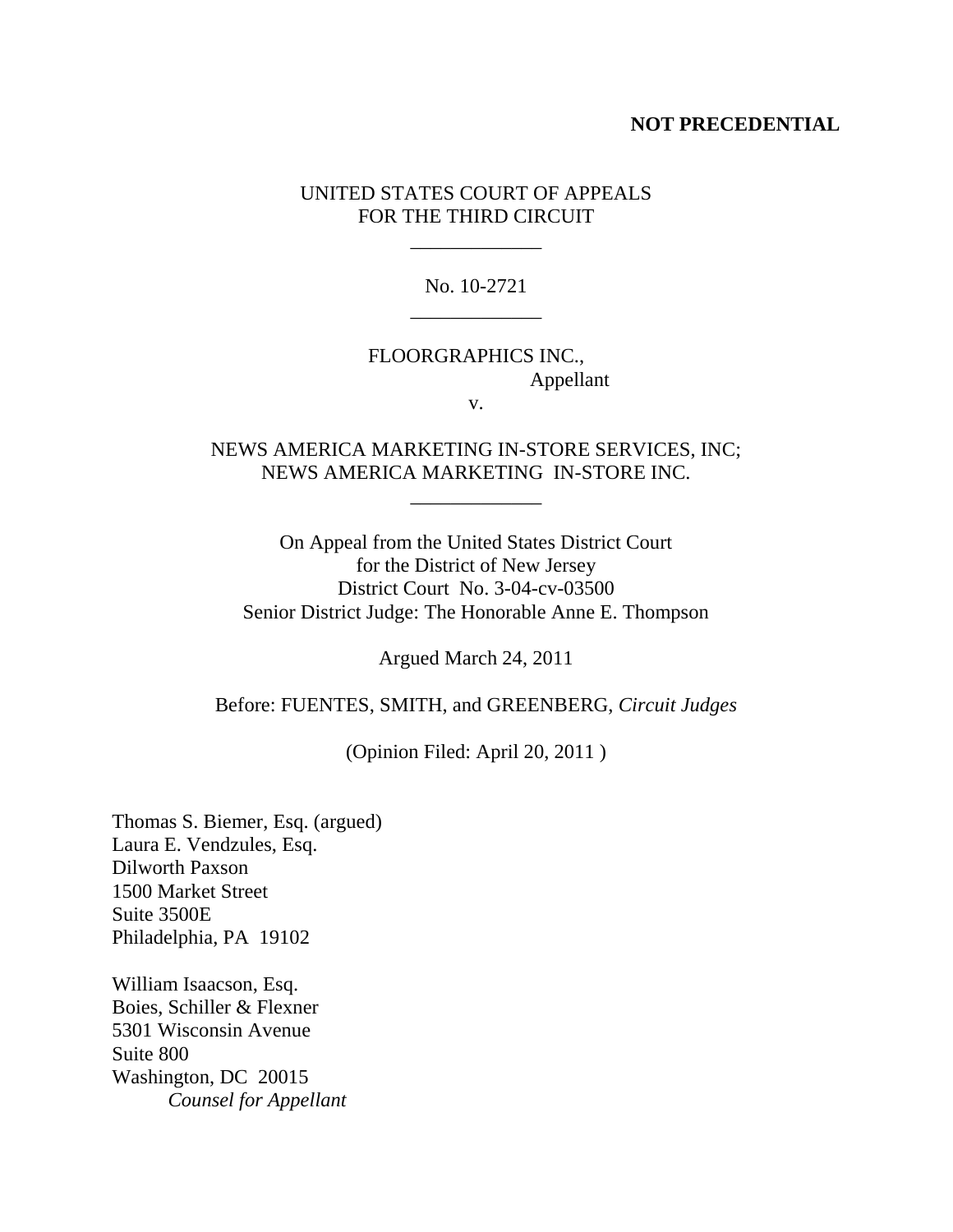Lee N. Abrams, Esq. (argued) James C. Schroeder, Esq. Kristin W. Silverman, Esq. Mayer Brown 71 South Wacker Drive Chicago, IL 60603

Steven P. Goodell, Esq. Herbert, Van Ness, Cayci & Goodell 22 Chamber Street Princeton, NJ 08542

Diane Green-Kelly, Esq. Reed Smith 10 South Wacker Drive  $40<sup>th</sup>$  Floor Chicago, IL 60606 *Counsel for Appellees*

> OPINION \_\_\_\_\_\_\_\_\_\_\_\_\_\_\_\_

> \_\_\_\_\_\_\_\_\_\_\_\_\_\_\_\_

SMITH, *Circuit Judge.*

In 2004, Floorgraphics, Inc. (FGI), a company that "pioneered the use of floor advertising in retail grocery stores," filed suit against, *inter alia*, News America Marketing In-Store Services, Inc., and News America Marketing In-Store, Inc. (collectively News). FGI asserted federal claims under the Computer Fraud & Abuse Act and the Lanham Act, as well as ten state law claims alleging that News had engaged in unfair competition. After protracted discovery and the denial of cross-motions for summary judgment, a jury trial commenced on March 3, 2009, before United States District Judge Anne Thompson. On March 10, in the midst of trial, the parties settled the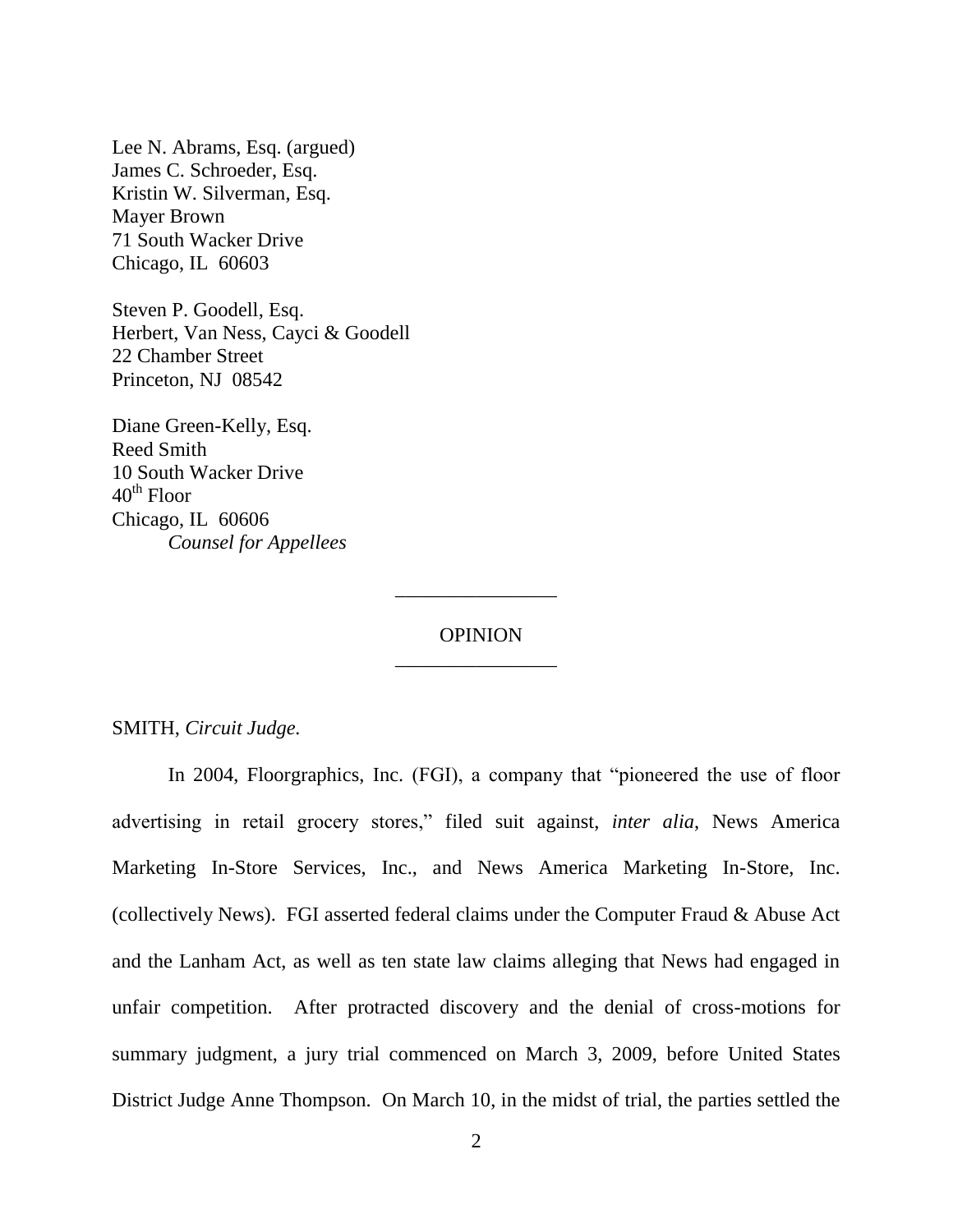case and the jury was discharged. The parties executed a Mutual Release. Although the Mutual Release did not provide for an exchange of consideration, it did reference the fact that the parties were contemporaneously executing an Asset Purchase Agreement, Goodwill Purchase Agreements with the majority stockholders, Non-Compete and Non-Solicitation Agreements, as well as Consulting Agreements. Pursuant to the terms of these agreements, FGI, its principals and its majority shareholders received a total of \$29.5 million.

On March 9, 2010, a day shy of the one year anniversary of FGI"s settlement with News, FGI filed a motion seeking relief from judgment under Federal Rule of Civil Procedure 60(b)(2), (3), and (6). FGI filed the motion "because it ha[d] recently learned of a substantial body of evidence that was produced by [News] in separate litigation, [*i.e.*, the federal antitrust action of *Valassis Communications, Inc. v. News America, Inc.*, No. 06-10240 (E.D. Mich.)], which appears critically important to FGI"s claims and should have been – but was not – produced in this matter." It cited a number of video recordings of meetings of News" executives, which pertained to News" competition with FGI and other companies in the advertising market for consumer goods. FGI also explained that it had discovered that "budget books," which it had requested during discovery and which had not been produced, had been provided to Valassis. "Given the serious and troubling implications of these recent revelations, FGI [sought] relief to gain access to critical evidence [News] failed to produce in discovery and to protect the integrity of the judicial process."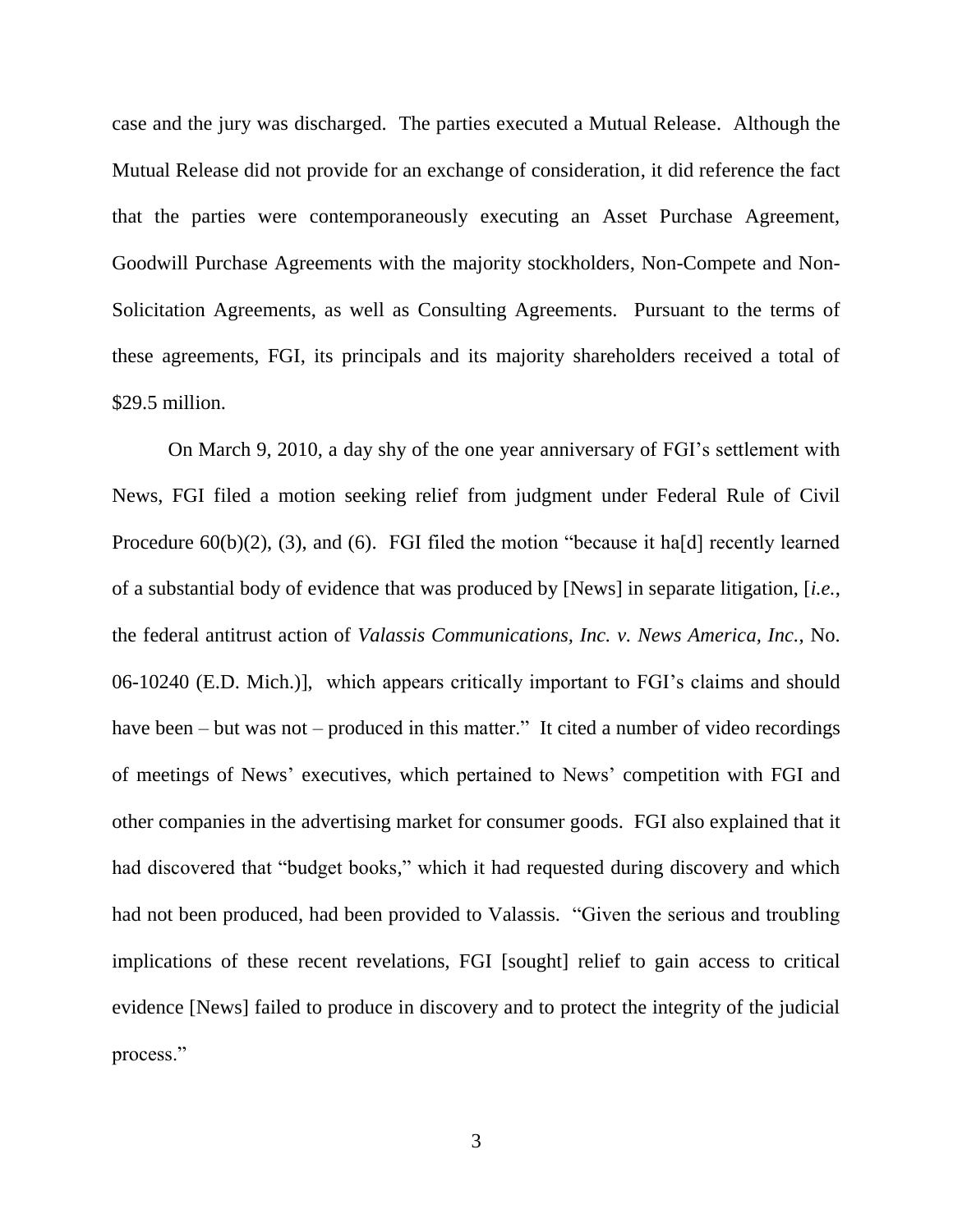News opposed the Rule 60(b) motion and moved to enforce the terms of the Mutual Release. It asserted, *inter alia*, that the material FGI cited in its motion fell into three categories: (1) material not encompassed by FGI"s discovery requests; (2) material that FGI may have sought initially, but failed to pursue once News objected to the request; or (3) material that had not been produced in light of the Magistrate Judge"s order denying FGI"s discovery request.

During oral argument before Judge Thompson, FGI advised that the "primary reason" for its motion was that videos of News" CEO, Paul Carlucci, showed that he "said things that are directly contradictory to the [deposition] testimony that he gave in this case." FGI further asserted that News" failure to provide the video of Mr. Carlucci effectively foreclosed FGI from presenting its claim. After hearing from both parties, Judge Thompson denied the motion and concluded the hearing by stating that she did not "believe that it would be just to grant a 60(b) motion in this case." A timely notice of appeal followed, challenging the denial of relief under only  $60(b)(2)$  and  $(3)$ .<sup>1</sup>

Rule 60(b) provides that the "court may relieve a party . . from a final judgment, order, or proceeding for the following reasons: . . . (2) newly discovered evidence that, with reasonable diligence, could not have been discovered in time to move for a new trial under Rule 59(b); [and] (3) fraud (whether previously called intrinsic or extrinsic), misrepresentation, or misconduct by an opposing party[.]" Fed. R. Civ. P. 60(b)(2) and (3). In *Compass Technology, Inc. v. Tseng Laboratories, Inc.*, 71 F.3d 1125, 1130 (3d

<sup>1</sup> The District Court had jurisdiction under 28 U.S.C. §§ 1331 and 1332. Final order jurisdiction exists under 28 U.S.C. § 1291.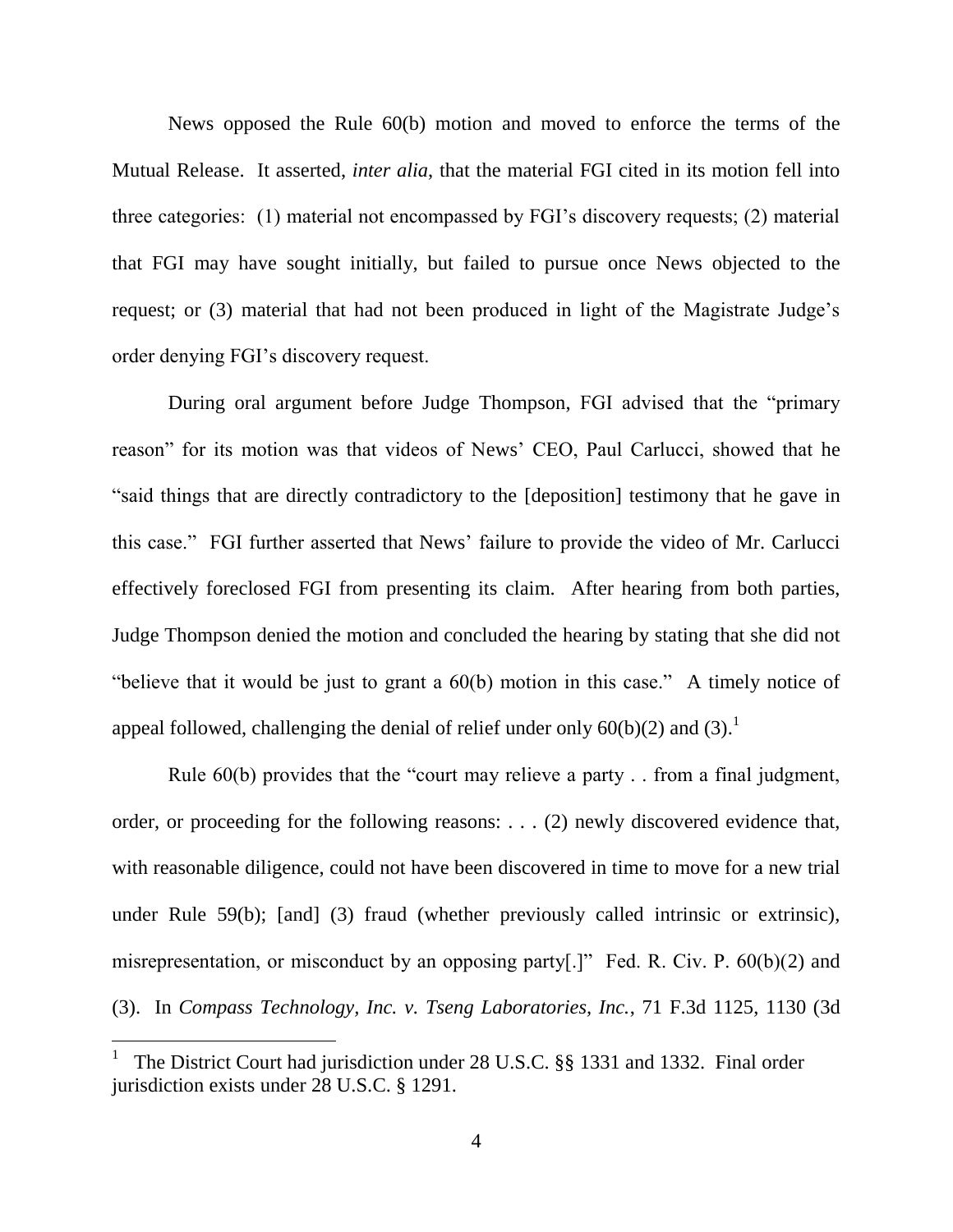Cir. 1995), we instructed that Rule  $60(b)(2)$  "requires that the new evidence (1) be material and not merely cumulative, (2) could not have been discovered before trial through the exercise of reasonable diligence and (3) would probably have changed the outcome of the trial. Any party requesting such relief "bears a heavy burden."" *Id.* (citations omitted).

Unlike Rule  $60(b)(2)$ ,  $60(b)(3)$  does not provide much guidance regarding its application. We have declared general principles applicable to a 60(b)(3) motion. For example, in *Brown v. Pennsylvania Railroad Company*, 282 F.2d 522 (3d Cir. 1960), we stated that "[i]n order to sustain the burden of proving fraud and misrepresentation under Rule 60(b)(3), the evidence must be clear and convincing." *Id.* at 527. *See also Anderson v. Cryovac, Inc.*, 862 F.2d 910, 923 (1st Cir. 1988) (noting need for "clear and convincing evidence" under 60(b)(3)). In *Seaboldt v. Pennsylvania Railroad Company*, 290 F.2d 296, 299 (3d Cir. 1961), we recognized that relief under Rule 60(b)(3) may be warranted, even though the newly disclosed evidence may not change the result, if such evidence "would have made a difference" in advancing the moving party's claim. Distilling these cases in *Stridiron v. Stridiron*, 698 F.2d 204 (3d Cir. 1983), we instructed that "[t]o prevail [under Rule  $60(b)(3)$ ], the movant must establish that [1] the adverse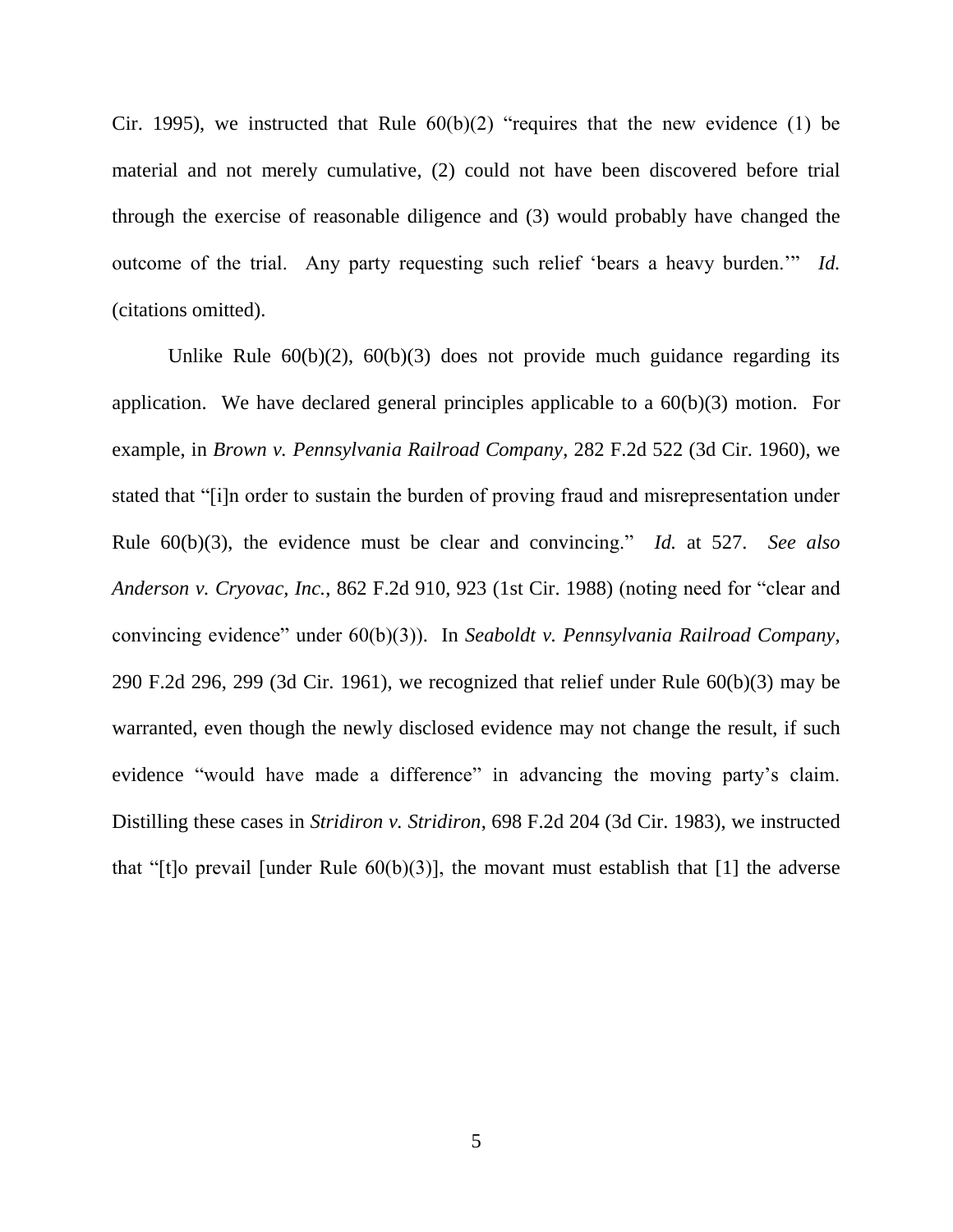party engaged in fraud or other misconduct, and [2] this conduct prevented the moving party from fully and fairly presenting his case." *Id.* at 207.<sup>2</sup>

After reviewing the record before us, we conclude that the District Judge did not abuse her discretion by denying FGI"s motion for relief under Rule 60(b)(3). First, after scrutinizing Carlucci"s deposition and the 2002 Carlucci video, we conclude that FGI did not establish perjury warranting relief under Rule 60(b)(3). Second, discovery misconduct cannot be based on News" failure to produce the budget books inasmuch as the discovery request was objected to and FGI"s motion to compel was denied by the Magistrate Judge.

FGI also based its claim of discovery misconduct on News' failure to produce eleven videotapes in response to FGI"s Request for Production of Documents No. 20. In *Stridiron*, we observed that a failure to . . . produce evidence requested in discovery *can* constitute Rule 60(b)(3) misconduct." 698 F.2d at 207(emphasis added). *Stridiron* did not state, however, that every failure to produce discovery qualifies as Rule  $60(b)(3)$ misconduct. Whether there has been discovery misconduct warranting relief under Rule  $60(b)(3)$  requires not only consideration of the request propounded, but also the response

 $\overline{a}$ 

<sup>&</sup>lt;sup>2</sup> "We review grants or denials of relief under Rule  $60(b)$ , aside from those raised under Rule 60(b)(4), under an abuse of discretion standard." *Budget Blinds, Inc. v. White*, 536 F.3d 244, 251 (3d Cir. 2008) (omitting footnote); *see also Browder v. Dir., Dep't of Corr. of Ill.*, 434 U.S. 257, 263 n.7 (1978). An abuse of discretion arises if the district court makes a clearly erroneous finding of fact, a mistaken conclusion of law, or an improper application of law to fact. *In re Cendant Corp. PRIDES Litig.*, 235 F.3d 176, 181 (3d Cir. 2000). "[W]e will not interfere with the [D]istrict [C]ourt's exercise of discretion unless there is a definite and firm conviction that the court . . . committed a clear error of judgment in the conclusion it reached upon a weighing of the relevant factors." *Id.* (internal quotation marks omitted).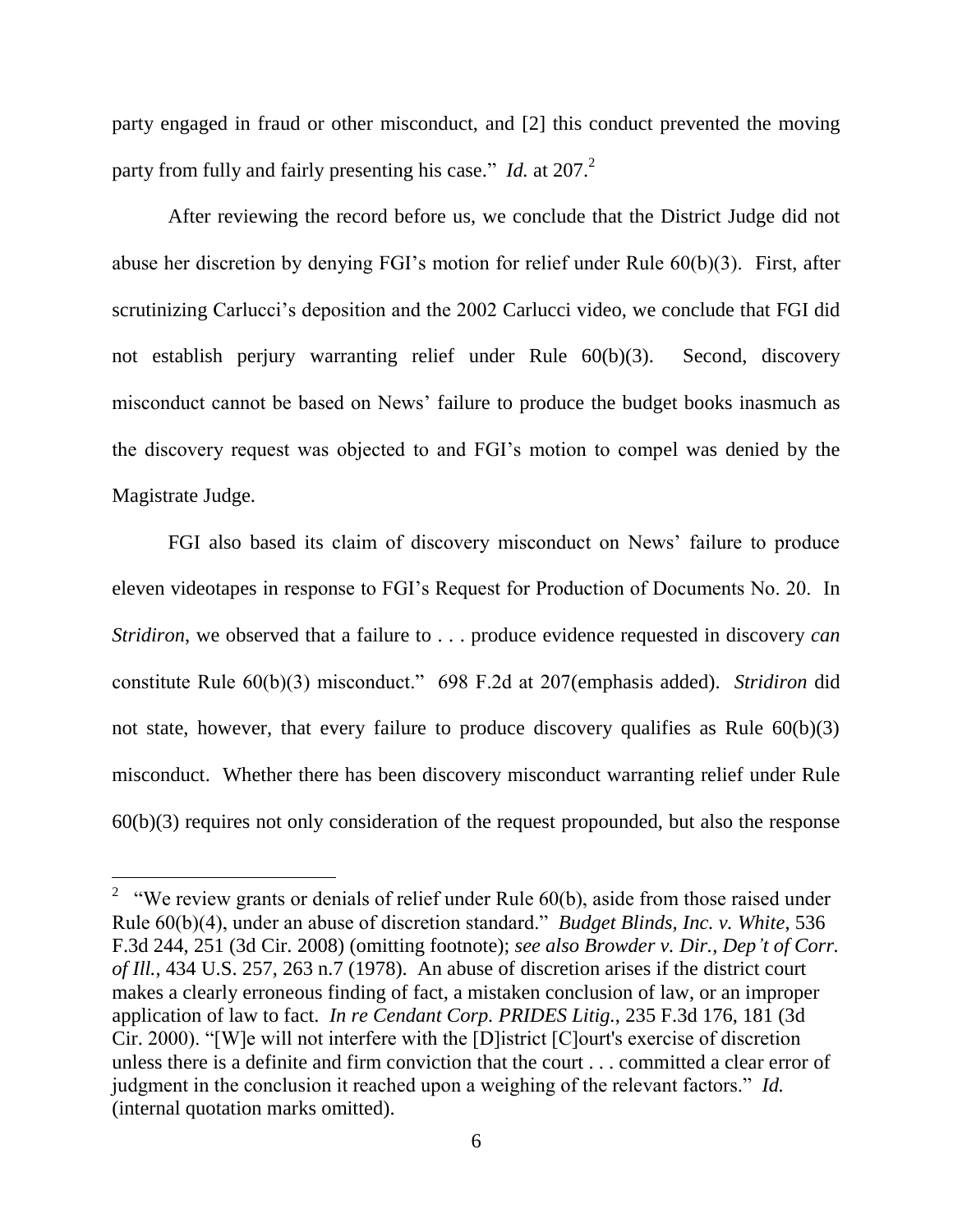by one"s adversary, and whether the moving party resorted to a motion to compel or a request for sanctions as permitted by the federal rules. Consideration of these factors informs our determination of whether a party was obligated to produce certain evidence during discovery and failed to do so.

Here, FGI claims that News failed to produce evidence responsive to its Request for Production of Documents No. 20 (RFPD No. 20). News, consistent with the right to challenge a discovery request, objected in part to FGI"s RFPD No. 20. Thereafter, FGI, despite the fact that it had notice that News did not intend to comply with the RFPD No. 20 as propounded, failed to move to compel the production as requested pursuant to Federal Rules of Civil Procedure 26(g) and 34(b). Nor did FGI seek sanctions under Federal Rule of Civil Procedure 37 on the basis that News failed to respond to the request. The record before us does not indicate that the request was clarified or revised in any respect. Although FGI contends that these circumstances demonstrate that News failed to produce documents that it should have, we find these circumstances are also susceptible to an inference that FGI abandoned its request. As a result, we cannot conclude that News" resistance to RFPD No. 20 constitutes clear and convincing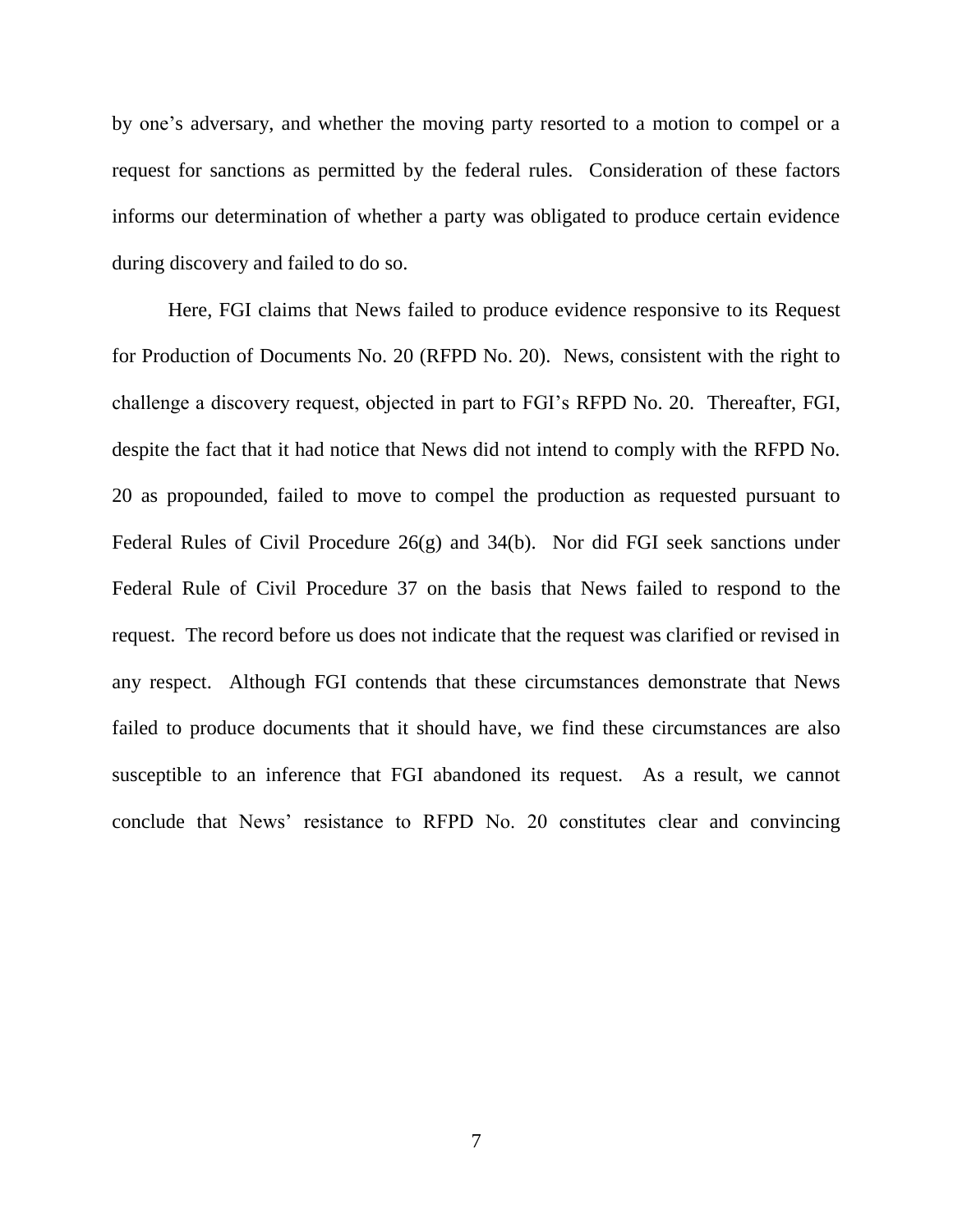evidence of discovery misconduct warranting relief under Rule 60(b)(3).<sup>3</sup> *Brown*, 282 F.2d at 527.

Even if we were to conclude that there was misconduct, we are not persuaded that FGI was precluded from fully and fairly presenting its case. Contrary to FGI"s contention, we fail to see a direct contradiction between Carlucci"s deposition testimony and the statements captured on the video. Furthermore, regardless of whether FGI had access to the Carlucci video, Carlucci"s deposition testimony provided ample fuel to fire FGI's attack upon Carlucci's credibility. Accordingly, we conclude that the District Court did not abuse its discretion in denying relief under Rule 60(b)(3).

Nor do we find an abuse of discretion by the District Court in denying relief under Rule 60(b)(2). FGI did not take any action to compel compliance with its RFPD No. 20. As a result, FGI cannot demonstrate that this new evidence "could not have been discovered before trial through the exercise of reasonable diligence[.]" *Compass Tech.*, 71 F.3d at 1130.

Judge Thompson was fully acquainted with the background and circumstances of this case, having presided over the March 2009 trial that ended with settlement. After

 $\overline{a}$ 

<sup>3</sup> We do not find the circumstances in this case analogous to those in *Averbach v. Rival Manufacturing Co.*, 879 F.2d 1196 (3d Cir. 1989), or *Stridiron*, 698 F.2d at 207, in which the opposing party"s response led the propounding party to believe that there was nothing else that might be responsive to the request. News did not lead FGI down a dead end. It provided notice to FGI that it was not going to respond to the request as propounded. Served with this objection, FGI was obliged to either pursue its request by revising RFPD No. 20, seeking to compel compliance under the rules of discovery, or abandoning the request in its current form. *See Info-hold, Inc. v. Sound Merch., Inc.*, 538 F.3d 448, 457- 58 (6th Cir. 2008); *Casey v. Albertson's Inc.*, 362 F.3d 1254, 1260 (9th Cir. 2004).